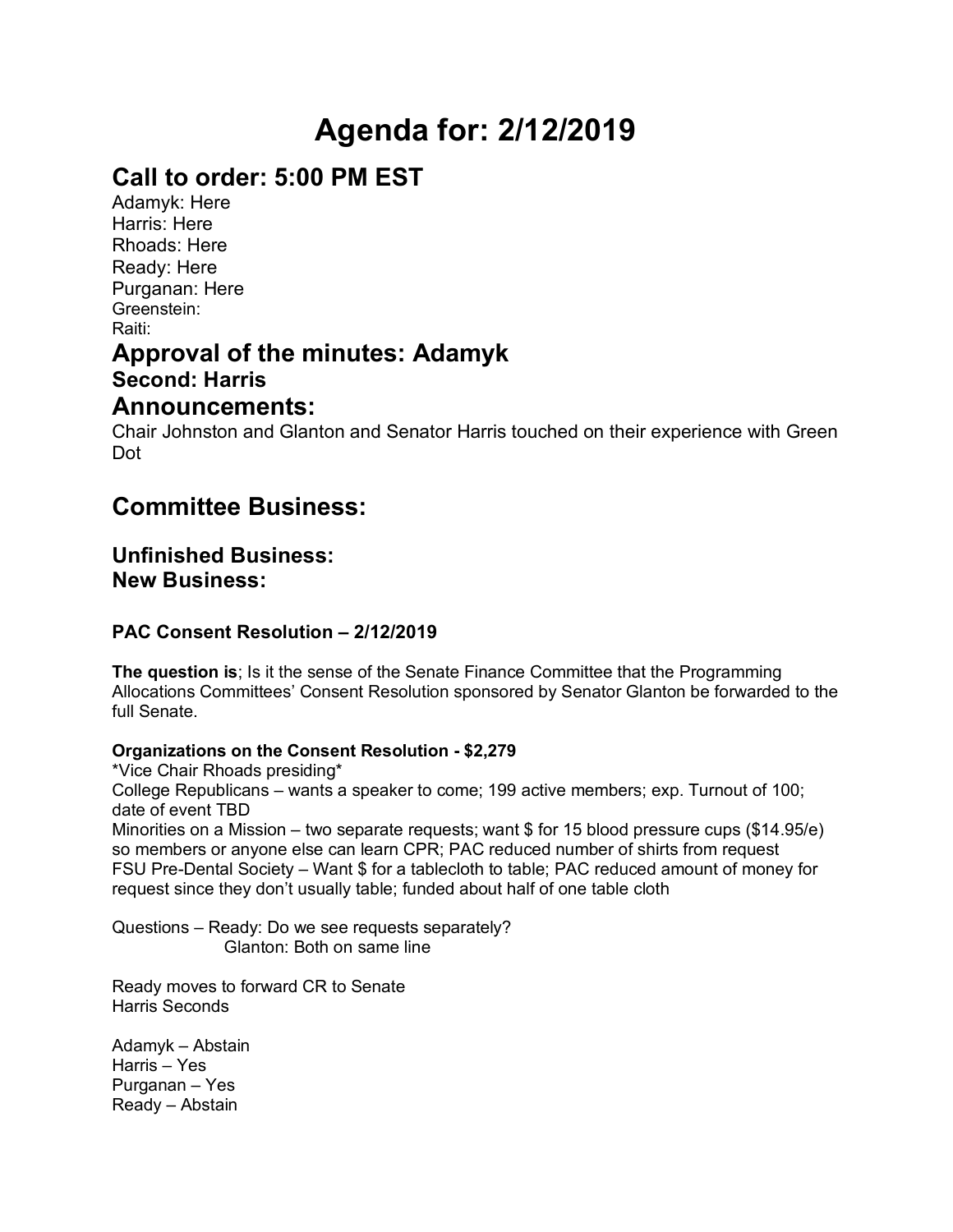Motion passes 2-0-2

#### **RTAC Consent Resolution - 2/12/2019**

**The question is**; Is it the sense of the Senate Finance Committee that the Resources for Travel Allocations Committees' Consent Resolution sponsored by Senator Johnston be forwarded to the full Senate.

#### **Organizations on the Consent Resolution – \$6,980**

Black Law Student Association Women in Pre-Law Society- Funded for 9 rooms instead of 10 because they aren't taking as many members as requested AHEPA Scholars Global Peace Exchange at FSU- Meals were included in their request with the Hotel as they came together and is a part of their lodging fund, there is a discrepancy in statutes and the Financial Manual on paying meals

Questions-

Motion to forward CR to Senate: Harris Second: Purganan

Adamyk: Y Harris: Y Purganan: Y Rhoads: Y

Motion Passes 4-0

#### **Motion for 5 minute recess: Purganan Second: Harris**

**Meeting Called back to Order at 5:20**

#### **Motion to enter into Debate of Bill 10: Adamyk Second: Harris**

**Bill 10 – Amendments: Adamyk Motion to approve amendments: Harris Second: Purganan Amendment 1 – Ready, Adamyk** Motion to call to question: Harris Second: Purganan Adamyk: Y Harris: Y Purganan: Y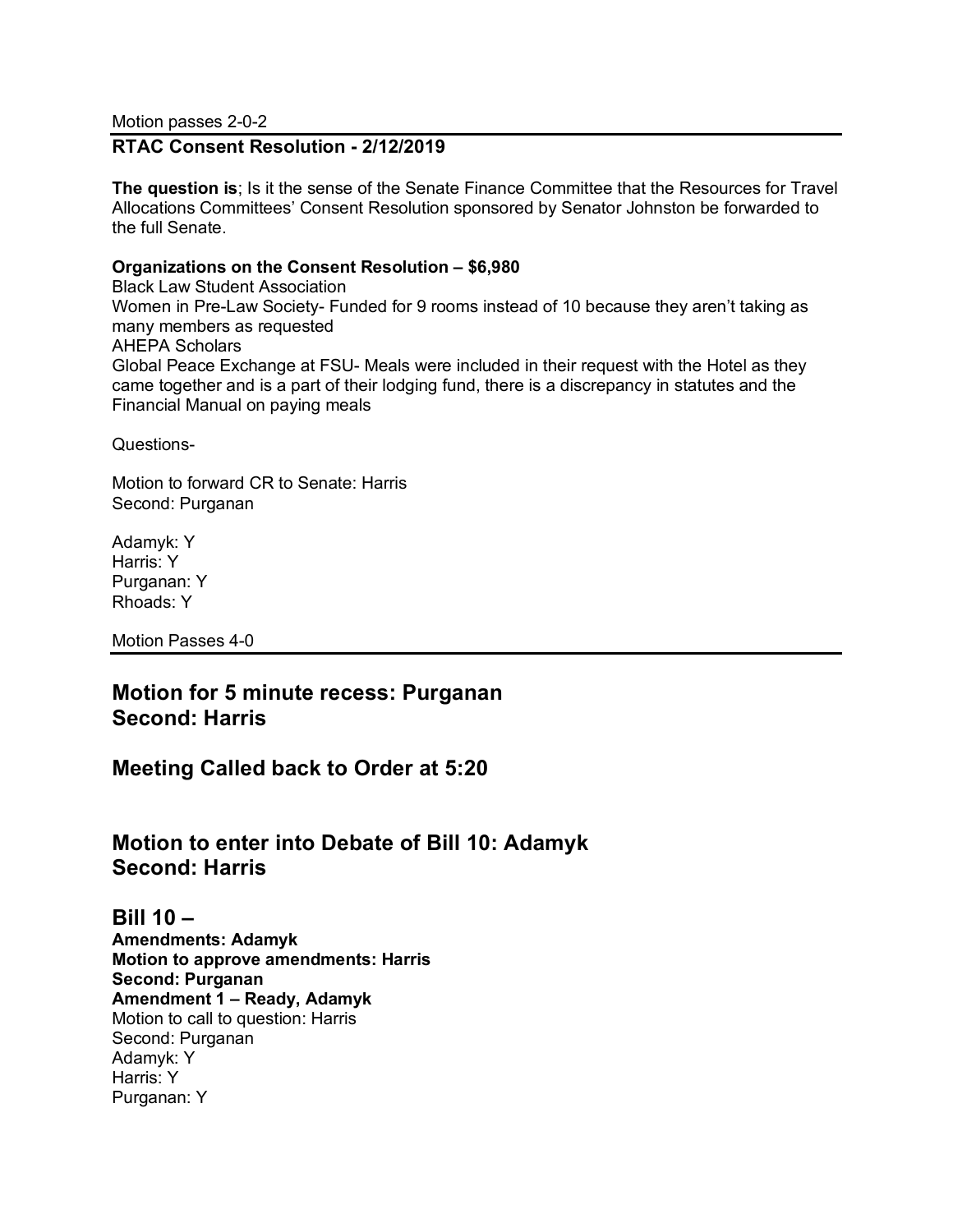Rhoads: Y Amendment Passes 4-0 **Amendment 2 – Ready, Adamyk** Motion to call to question: Harris Second: Purganan Adamyk: Y Harris: Y Purganan: Y Rhoads: Y Amendment Passes 4-0

#### **Amendment 3 – Ready, Adamyk**

Motion to move into roundtable debate: Harris Second: Purganan

Sponsor Withdraws Amendment

### **Final Announcements:**

Chair Glanton expresses that she will be stepping down as PAC Chair in the coming weeks

# **Adjournment: Meeting adjourned at 5:55 PM EST**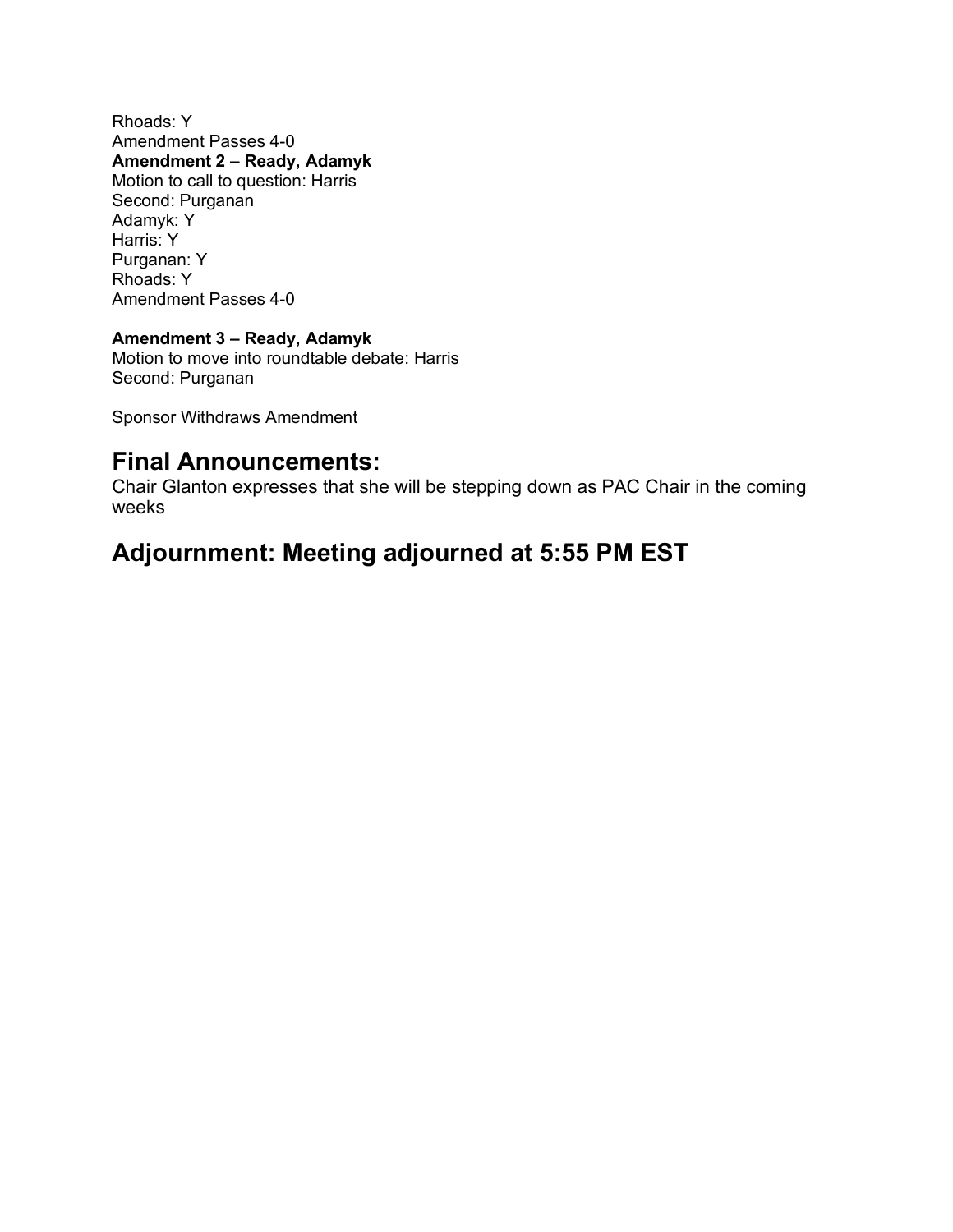

THE FLORIDA STATE UNIVERSITY STUDENT GOVERNMENT ASSOCIATION

# **Amendment Form**

## **71st Student Senate**

**Senate Bill #:** 10

**Sponsored by:** Ready, Adamyk

**Date:** 2/12/2019

**Purpose & Description:** To amend bill 10, section 802.3.

**Statute Number(s):** 802.3

802.3 

No A&S monies shall be dispersed to pay for previous expenditures without prior approval. SGA shall only be obligated to pay where a legitimate purchase order has been properly issued, or other paperwork as designated by the SGA Accounting Office. 

This clause may be waived by an appeal in the form of a resolution to the Senate Finance Committee. The appeal must include a letter of explanation as to why the expense did not receive pre--approval as well as the financial statement and expense reports from the event. A representative for the organization requesting the appeal must be present. The appeal must pass the Finance Committee by three--fourths  $(3/4)$  and receive a three--fourths (3/4) vote of the Student Senate. Should either vote fail, SGA shall not be liable for the expense. The above system shall not be used until the Financial Manual is updated to reflect the new procedures.

A. SGA shall not fund any item pertaining to an event or travel in the past including, but not limited to: clothing, awards, and promotional items. The selection process for any awards paid for by A&S monies must occur after the initial request presentation, and the recipient must be notified that their award was paid for by SGA.